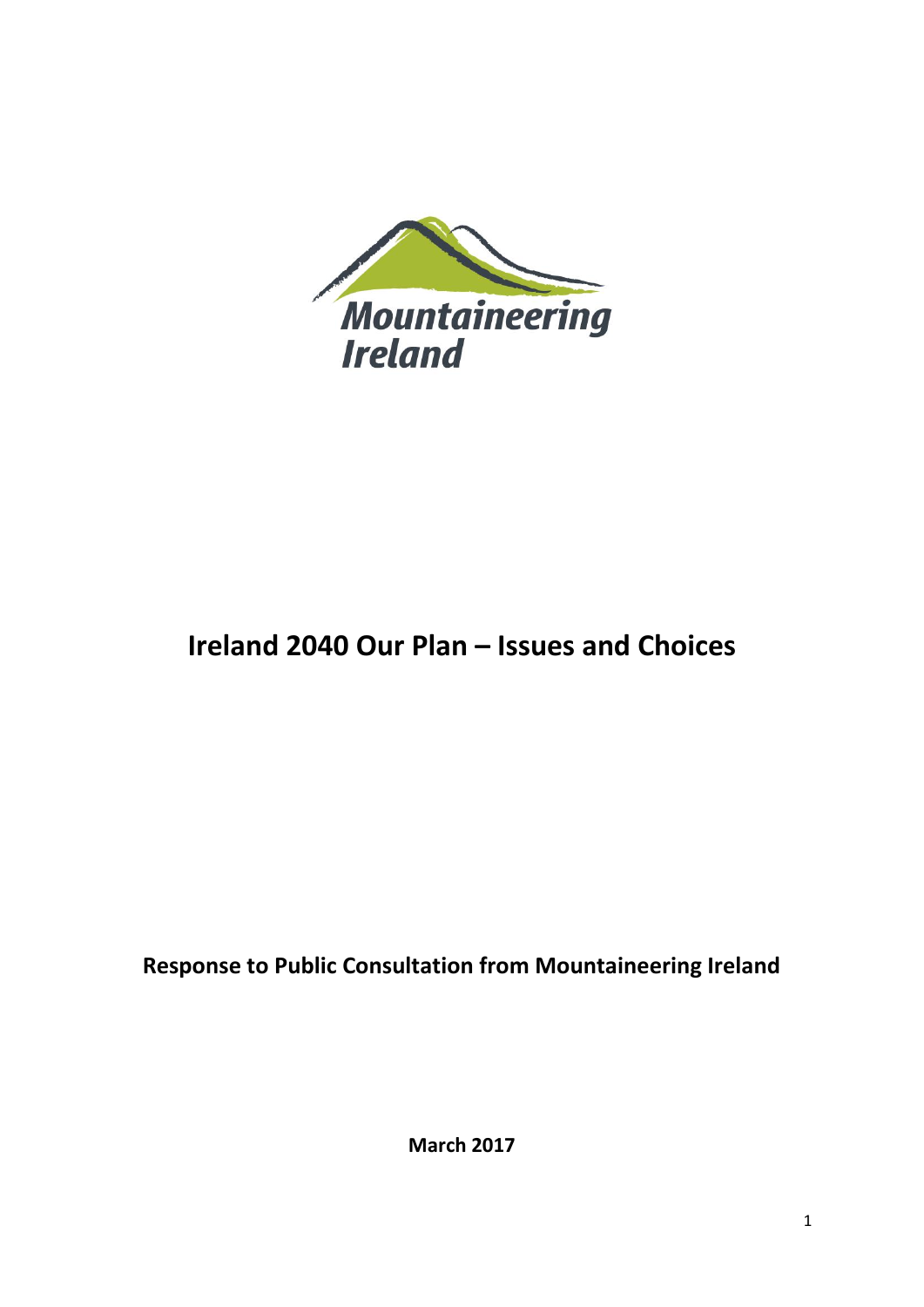# **1. Mountaineering Ireland's vision for Ireland 2040**

Mountaineering Ireland welcomes the development of the National Planning Framework, particularly its long-term, strategic approach and its emphasis on how better planning can contribute to human health and wellbeing.

As the national representative body for walkers and climbers on the island of Ireland, Mountaineering Ireland is deeply aware of the contribution that enjoyment of Ireland's natural environment makes to people's physical and mental health and wellbeing. Mountaineering Ireland has over 11,800 members, the majority of whom are affiliated through our 185 registered clubs.

Over the last nine months Mountaineering Ireland has consulted with members to develop this vision for Ireland's mountains and upland areas in 2040:

# *Mountaineering Ireland's vision is that Ireland's mountain landscapes will be valued and protected as environmental, cultural and recreational assets.*

The vision statement emphasises the significant value of Ireland's mountain landscapes and the many ways in which every person living on the island of Ireland gains benefits from these special places. Mountaineering Ireland believes there is an urgent need for an holistic and area-based approach to supporting upland areas, with policy measures focused on maintaining communities, supporting upland farming practices and conserving upland landscapes.

Mountaineering Ireland supports the National Planning Framework's objectives of good environmental stewardship and sustainable and best use of scarce resources. However, it is Mountaineering Ireland's assertion that there is need to go beyond that to recognise landscape and the natural environment as Ireland's ultimate asset – the natural capital which supports life and wellbeing.

Mountaineering Ireland acknowledges and respects the fact that most of the country's natural assets are in private ownership, and therefore the achievement of a sustainable future for all Ireland's people depends on attaining a reasonable balance between individual interest and the common good. This is a key issue for the National Planning Framework.

This submission sets out Mountaineering Ireland's response to many of the key questions in the Issues Paper.

# **2. People's Health & Wellbeing**

#### *2a - What policies can the National Planning Framework include to effect improvements to our general health, including physical and mental wellbeing, in Ireland over the next twenty years?*

#### **Outdoor Recreation**

While the economic and social costs of physical and mental illnesses associated with pressurised urban lifestyles are growing, the benefits of the natural environment in enhancing physical and mental health are increasingly recognised in both research and practice (Bowler *et al*., 2010; POST*,*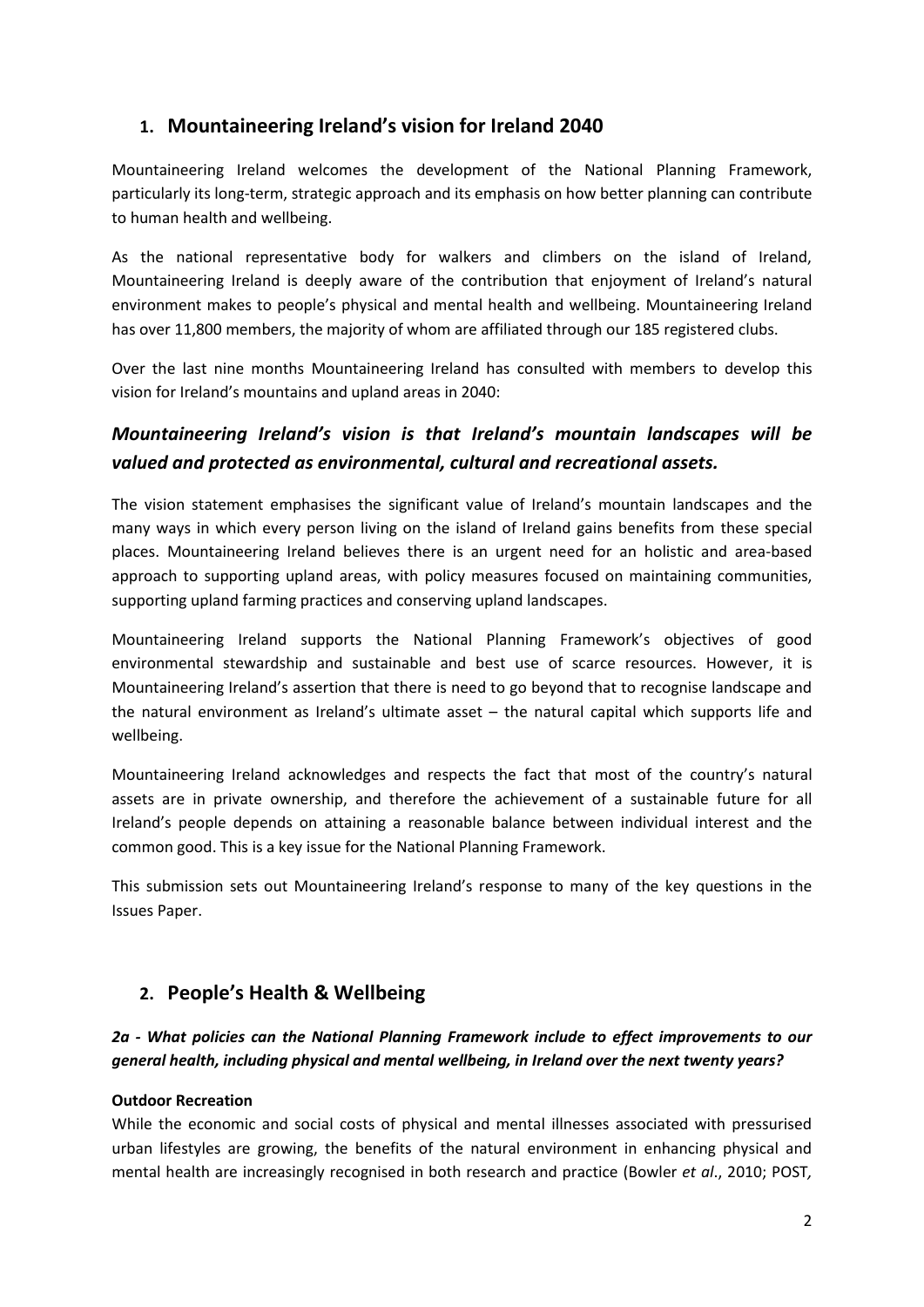2016*).* Research from the UK also shows that outdoor recreation generates a significant economic impact, as well as making a contribution to tackling the cost of physical inactivity (Comley & Mackintosh, 2014). To put it simply, recreation in natural environments make people's lives better.

The recent growth in outdoor recreation activities such as walking, mountain-biking and running etc, combined with an increase in the commercial provision of such activities, is exerting ever greater pressure on Ireland's natural environment and on the goodwill of individual landowners. Yet, with an integrated approach and strategic investment, this is a sector with potential to deliver improvements to health and wellbeing, while also protecting the natural resource base that all of this activity is dependent upon.

#### **To complement the National Physical Activity Plan (2016), there is need for a National Outdoor Recreation Strategy which:**

- $\triangleright$  Acknowledges the value of outdoor recreation to people's health and to Ireland's economy;
- $\triangleright$  Guides the provision of recreation infrastructure;
- $\triangleright$  Includes measures to secure and improve access to the outdoors for responsible recreation;
- $\triangleright$  Is underpinned by a commitment to protect the natural environment;
- $\triangleright$  Is properly resourced and implemented through an integrated approach at national and local level, involving relevant stakeholders and inter-departmental working arrangements.

#### *2b - Are there key priorities the National Planning Framework can identify to ensure better or improved health and wellbeing of people and places in Ireland?*

#### *Are there facilities that the National Planning Framework needs to highlight for places in Ireland in order to enable greater participation in a healthy lifestyle?*

The strategic planning and development of walking and cycling path networks in the vicinity of towns and villages would significantly enhance opportunities for physical activity and improved health and wellbeing.

The delivery of such a network would be assisted by placing greater priority within the planning process on improving opportunities for physical activity. Doing so would be consistent with the objectives of the National Planning Framework, especially that of facilitating improvements to people's quality of life and wellbeing, and prioritising the development of infrastructure that can deliver national benefit.

The Visitor Safety in Countryside Group (VCSG) principles, which have been endorsed by a number of State agencies in Ireland, provide excellent guidance on how to create safe access to the countryside in ways that do not spoil the landscape and heritage, or lessen the visitor's sense of exploration and adventure. It would be welcome to see the VSCG approach embedded in the National Planning Framework (see vscg.org).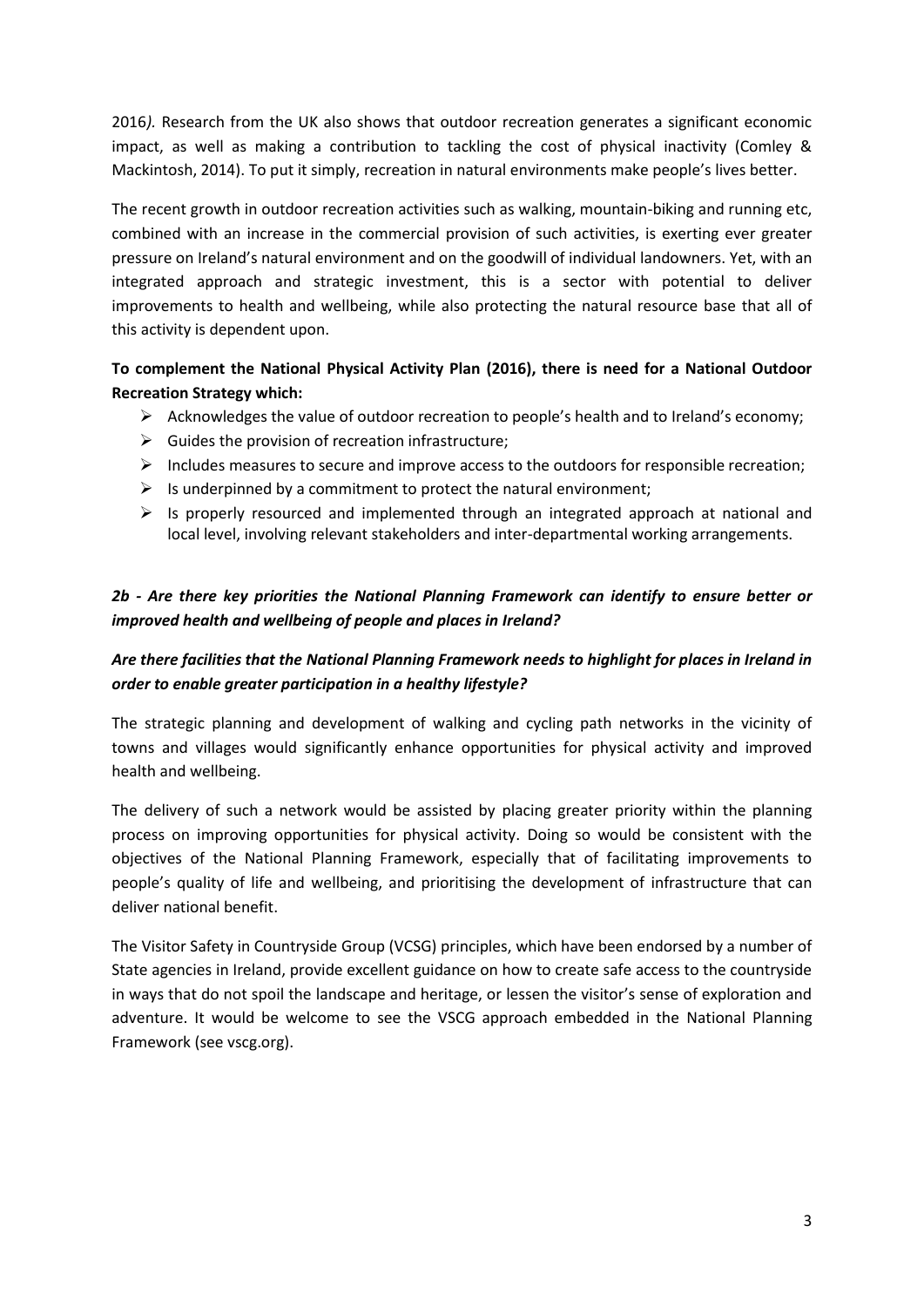# **3. The potential of Rural Ireland**

# *3a - How can the National Planning Framework capture (in a national, strategic policy context) the range and quality of resources that exist in rural areas that could be leveraged to support national economic growth, climate action objectives and the development of local communities?*

It is Mountaineering Ireland's position that Ireland's mountains and upland areas are vital natural assets which should be wisely managed for societal benefit through appropriate planning and landowner involvement, in a way which ensures ecological integrity and the maintenance of these cherished natural landscapes.

Mountaineering Ireland advocates that the many ways in which every person living on the island of Ireland gains benefits from Ireland's upland areas should be acknowledged and protected within the National Planning Framework.

#### **Ireland's mountains and upland areas:**

- $\triangleright$  Are Ireland's largest areas of relatively undeveloped wild land. They provide defining geographic features in the landscape and encourage a sense of place;
- $\triangleright$  Support human wellbeing by providing high quality places for passive and active recreation, with associated mental and physical health benefits;
- $\triangleright$  Have distinctive landscapes that have been shaped by many centuries of low-intensity farming activity;
- $\triangleright$  Provide some of Ireland's most beautiful scenery, which is also the cornerstone of the rural tourism industry;
- $\triangleright$  Are living, lived-in landscapes;
- $\triangleright$  Are Ireland's largest expanses of semi-natural habitats, and important for biodiversity;
- $\triangleright$  Are the source of 82% of Ireland's drinking water;
- $\triangleright$  Hold much of Ireland's carbon store in peaty soils;
- $\triangleright$  Contain some of the best-preserved examples of Ireland's archaeological heritage and are significant within our cultural heritage.

The incorporation of a natural capital and ecosystems services approach in the development of the National Planning Framework could be instrumental in maintaining the benefits above and in achieving the sustainable management of Ireland's natural resources and in guiding future investment and development.

Mountaineering Ireland also urges greater focus on implementation of the National Landscape Strategy (DAHG, 2015). Many actions within this strategy are relevant to the National Planning Framework, most notably the principal action of developing a National Landscape Character Assessment.

#### **The importance of undeveloped or semi-natural land**

For many people the appeal and value of Ireland's mountains lies in their relatively wild character, the lack of manmade structures and development, the openness of mountain landscapes, and the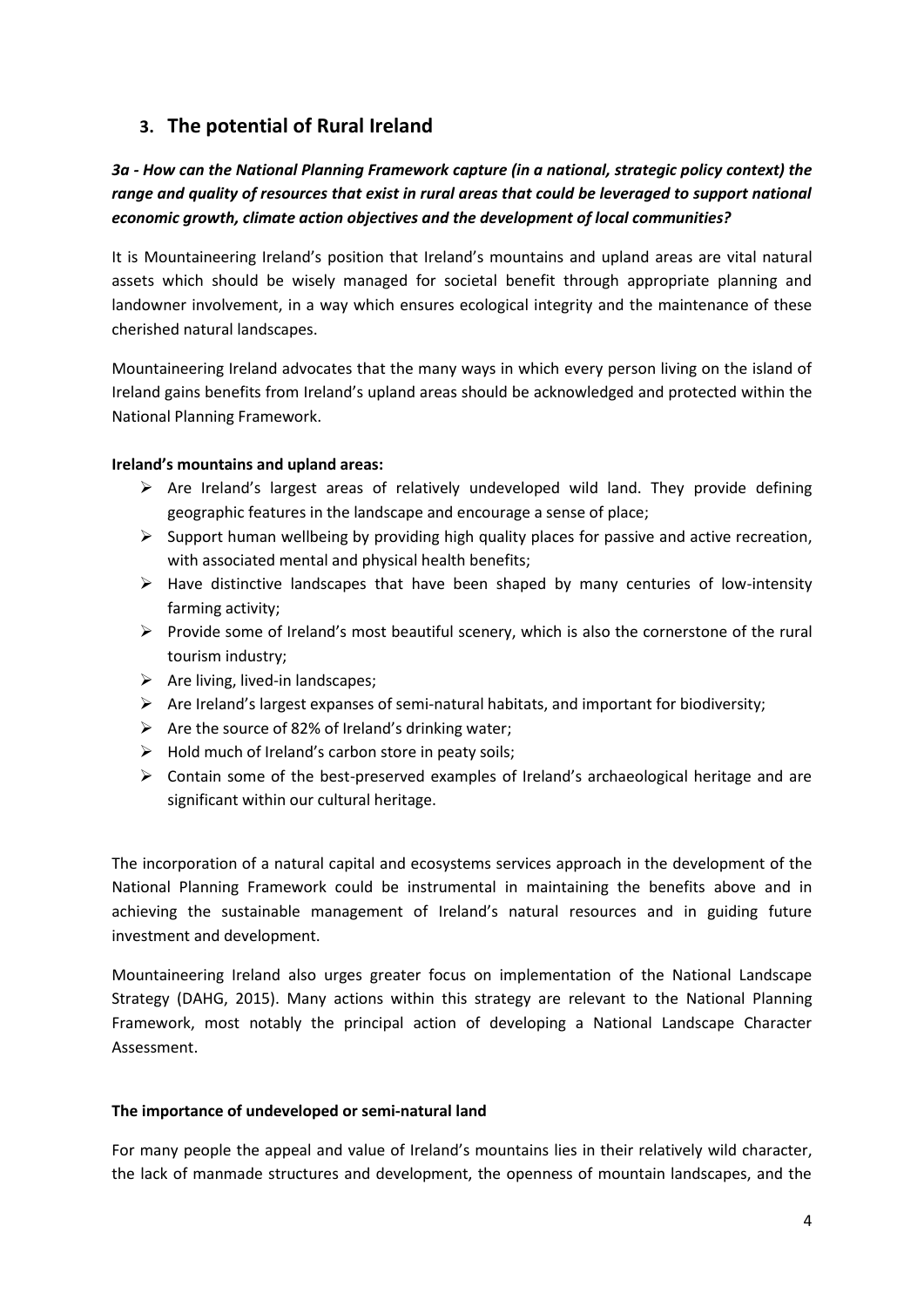way in which the mountains contrast with the crowded urban environment in which the majority of people spend most of their lives.

Given the prominence of mountains in Ireland's landscape and culture, many people are surprised to learn that just under 6% of Ireland's land area is over a height of 300m, and only 0.35% lies above the 600m contour (Egan, 2014). Ireland's upland terrain and landscape is a very scarce resource. Only a portion of this small area remains in a relatively wild or undeveloped condition.

Ireland's extremely limited stock of undeveloped land is irreplaceable and it is being depleted every day by renewable energy developments, afforestation, extractive industry, the erection of new fences and communications masts, the construction of new roads and tracks, and other built development including inappropriately sited housing.

The small area of undeveloped upland landscape or wild land which remains in Ireland is a very valuable national asset. Mountaineering Ireland contends that the continuing loss of Ireland's limited stock of undeveloped land is unacceptable and not in the best interest of the nation.

The work of the Scottish government in mapping and describing their wild land areas provides a relevant model for Ireland. Scotland's third National Planning Framework recognises wild land as a 'nationally important asset' requiring strong protection. Scottish Planning Policy sets out how this should be achieved, by identifying and safeguarding the character of Wild Land Areas (WLAs) in Development Plans and in Spatial Frameworks for onshore wind farms, and considering the effect of development on these areas (SNH, 2017).

While Ireland's landscape is undeniably less wild than Scotland's, those semi-natural areas with fewer signs of human influence are a key component of Ireland's identity and also have real economic value. These wilder areas are highly attractive to overseas visitors, they have a role in securing foreign direct investment, and images of these places are used extensively in marketing Ireland's agricultural exports. Mountaineering Ireland urges the mapping of Ireland's undeveloped or semi-natural landscapes as a spatial planning tool and the development of guidance for assessing impacts on these areas as part of the planning process.

## *3b - What are the solutions to maintaining population in those rural areas where decline has been experienced?*

Reliable and reasonably fast broadband is a key support measure needed to maintain population in rural areas, enabling people to do work or study from home and to operate businesses from their local area. This improves people's quality of life and leaves them with more time for involvement in their local community.

The National Planning Framework should provide for built development in rural areas which does not diminish the character of the rural landscape; residential development in or immediately adjoining existing settlements or villages should be favoured as the cost of services is less and it is more conducive to engagement between neighbours.

Heritage has the potential to be a unifying force in rural communities, strengthening local pride and engaging both local locals and those who have settled in the area. This also links into tourism.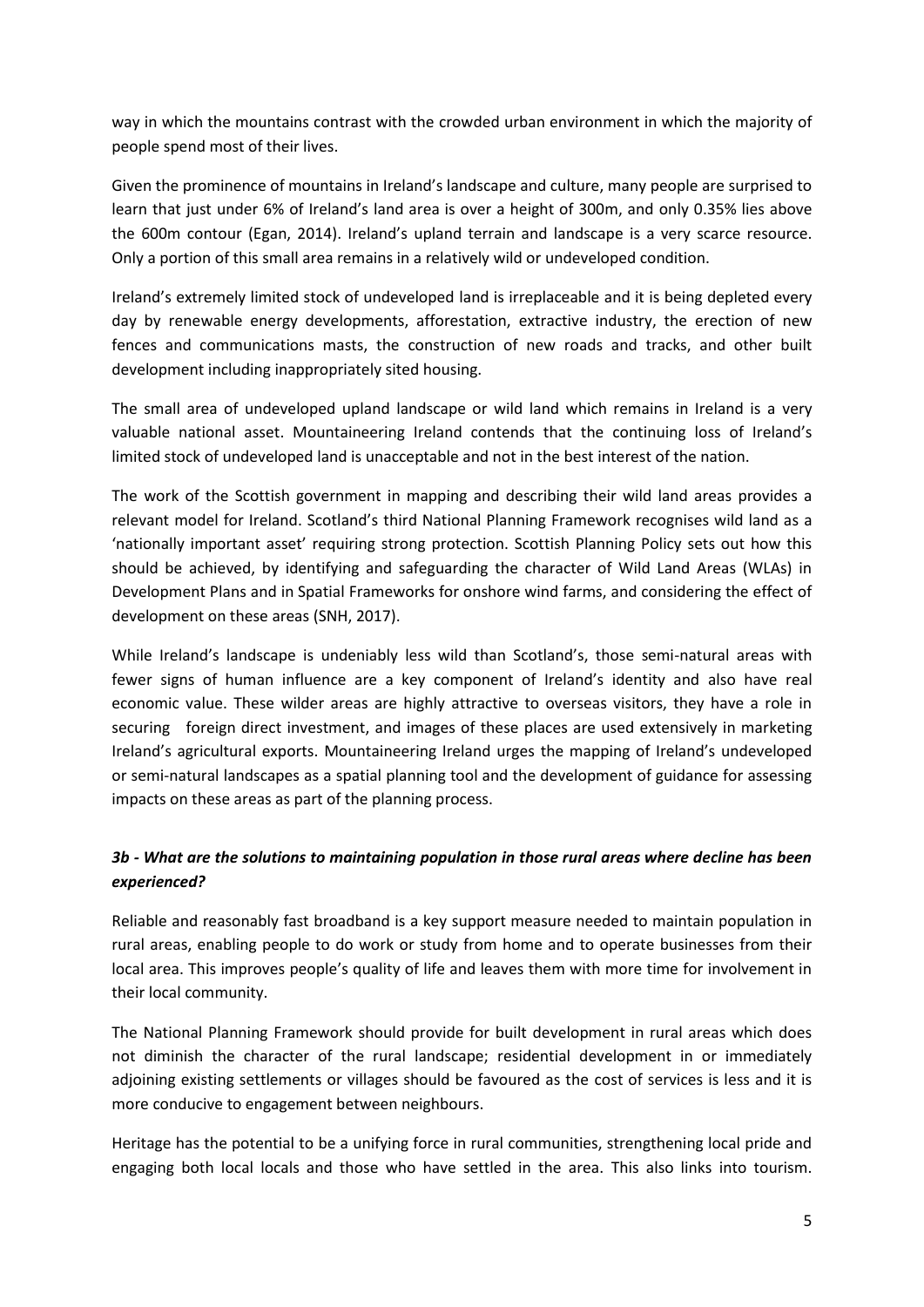Improved support for local heritage projects, events, publications and place-based education in schools would all contribute to the sense of vitality within rural communities, thus making these more attractive places to live.

Ireland's mountains and upland areas are living landscapes, home to people who have a resourcefulness born of coping with remoteness and poorer services. Perhaps because of the many challenges they face, the sense of community and pride of place tend to be strong in upland areas.

Mountaineering Ireland welcomes the plans by the Heritage Council and the Irish Uplands Forum to instigate a programme of support for a network of upland partnership groups committed to working towards the sustainable management of their area. It would be beneficial to those groups if the National Planning Framework could embrace the value of voluntary groups engaging in bottom-up, integrated planning for the future of their area. The upland partnership model, where groups are made up of different stakeholders with a shared concern for a defined geographic area, could be helpful in addressing the management of the cross-border catchments referred to in section 4.4 of the Issues Paper.

## **4. Ireland's unique environment – sustainability**

#### *4a - How can the National Planning Framework help to ensure we get a sustainable balance between catering for a growing population and avoiding or addressing environmental pressures?*

Mountaineering Ireland is wholeheartedly supportive of the statement in the Issues Paper that, 'Ireland's landscape offers a wealth of natural and cultural assets which support our quality of life and our visitor economy'. Continued depletion of Ireland's finite stock of natural capital will undermine the opportunities and quality of life of future generations. Achievement of the sustainable balance referred to in the question above requires recognition by policymakers and the general public of the extent to which human wellbeing and Ireland's economy depend upon the country's natural resources.

Flood mitigation is one of the ecosystem services that can be provided through better management of upland habitats. Upland habitats in favourable condition have greater capacity for absorption of rainfall, thus slowing the flow of water to areas downstream (O'Meara, 2015). Improved habitat condition could be achieved by incentivising landowners to maintain appropriate grazing levels, through peatland restoration projects and by planting of native tree species such as birch, alder and willow in upland areas.

Most of Ireland's drinking water (81.9%) comes from surface water, i.e. rivers and lakes, which in turn have their origin in upland areas (DECLG, 2012). These small streams and rivers make up 77% of Ireland's river network, and due to a low level of dilution they are extremely susceptible to pollution (WRBD, 2007). The condition of the natural environment in the catchment around these upland streams and rivers has a direct bearing on the quality of this water and therefore also the cost to treat it.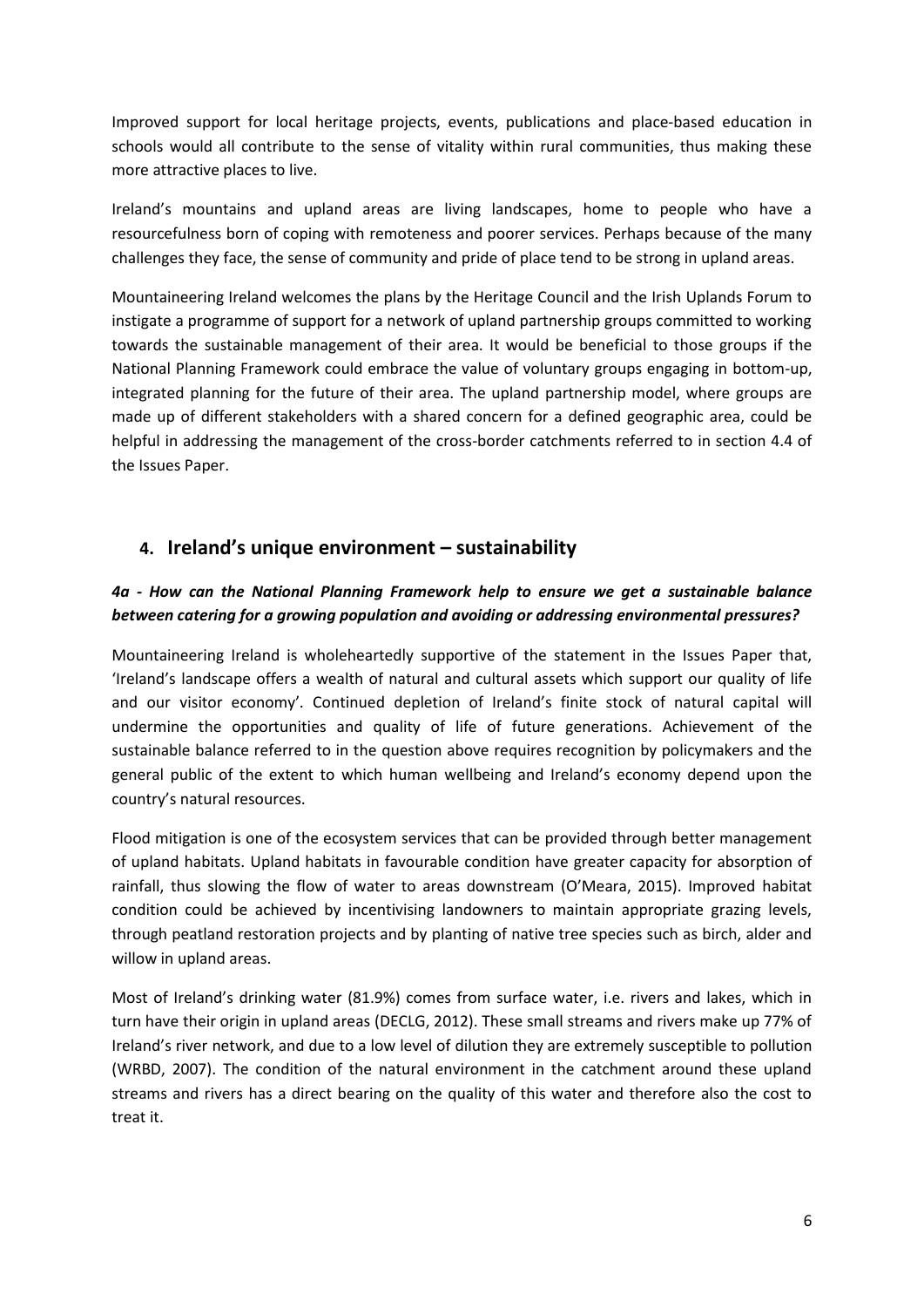Overall there is a very strong rationale for adopting an ecosystems services approach and sustainable land-use planning in the development of the National Planning Framework.

## *4b - What strategic energy infrastructure is needed to support the economy and society and realise the transformation of Ireland's energy system to meet climate change and energy obligations and in what areas should it be located?*

Mountaineering Ireland wishes to highlight that wind farm development in upland landscapes has a disproportionate impact, due to the relatively wild and undeveloped character of these areas and the dominance of turbines over the surrounding landscape. Wind farm development introduces a large-scale industrial use which is inappropriate in most upland areas.

Mountaineering Ireland believes there should be greater focus on developing offshore renewable energy generating capacity, otherwise valuable landscapes and habitats will be irreversibly damaged.

Due to the unreliability of wind there is need for diversity in Ireland's renewable energy sources, the growth in solar generation is welcome, however progress with harnessing wave and tidal energy appears to be slow. Investment in research and development to utilise these renewable energies should be stepped up and accommodation made for these in the National Planning Framework.

#### *4c - What measures should be implemented in order to safeguard our landscapes, seascapes and heritage and ensure that Ireland continues to be an attractive place to live, visit and work?*

Mountaineering Ireland has direct experience of situations where local authorities and An Bord Pleanála have failed to address significant damage to the upland environment in a timely manner. It is vital that the National Planning Framework includes stronger mechanisms to ensure effective development control and enforcement by local authorities to deal with unauthorised developments.

The mapping and consideration of undeveloped or semi-natural landscapes outlined above is also required to safeguard these special places.

# **5. Enabling the Vision - Implementing the National Planning Framework**

#### *5a - How best can sustainable planning outcomes be recognised and rewarded?*

Mountaineering Ireland recommends that the National Planning Framework should be underpinned by a structure of indicators and measures, with annual online reporting of progress. The Scottish government's reporting of progress on their Programme for Government through the [www.gov.scot](http://www.gov.scot/) website may provide a useful model.

Positive examples of sustainable planning should be highlighted through case studies and videos on the National Planning Framework website.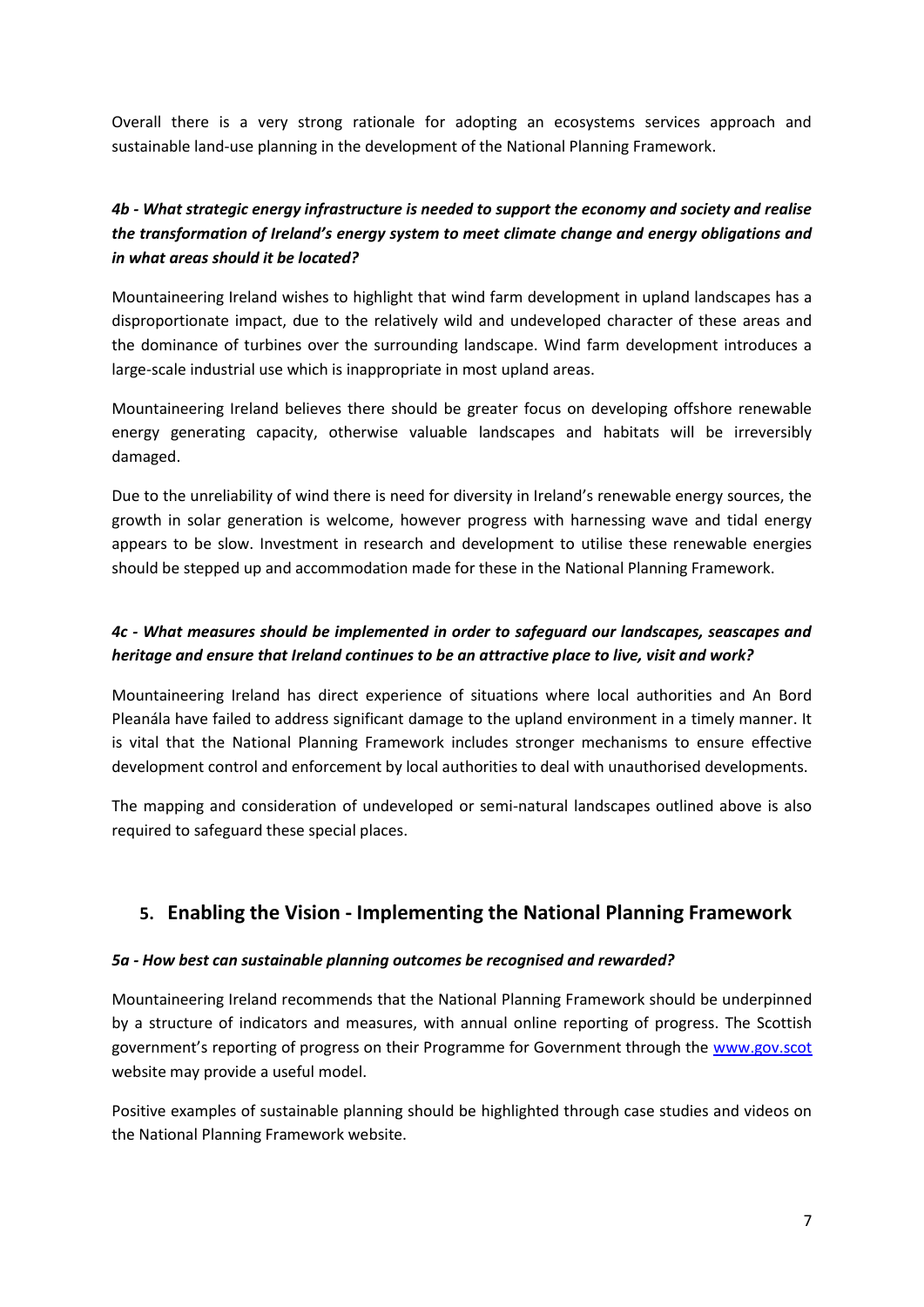#### *5b – What are the key indicators for measuring the successful implementation of the National Planning Framework?*

The indicators for measuring implementation of the National Planning Framework should include:

- $\triangleright$  Natural capital asset index;
- $\triangleright$  Area of undeveloped land;
- $\triangleright$  Participation in outdoor recreation;
- Progress on delivery of actions in relevant policies, e.g. National Landscape Strategy.

Measures would be derived from existing statistics with new measures developed where suitable ones don't exist.

## **6. Summary of key measures**

Mountaineering Ireland's vision for 2040 is that Ireland's mountain landscapes will be valued and protected as environmental, cultural and recreational assets.

Mountaineering Ireland accepts that change is part of an evolving, living landscape, but such change needs to be planned and done in a well-considered and long-term way. To achieve sustainable management of Ireland's mountain and upland areas the very limited extent of Irelands' upland environment, and its inherent fragility, must be fundamental considerations. It is imperative that in the management of landscape, balance is achieved between individual interest and the common good.

Mountaineering Ireland recommends that the following national policy measures are incorporated in the National Planning Framework:

- Recognition and protection of Ireland's mountains and upland areas as environmental, cultural and recreational assets;
- $\triangleright$  The incorporation of a natural capital and ecosystems services approach in the development of the National Planning Framework;
- $\triangleright$  Implementation of the National Landscape Strategy including development of a National Landscape Character Assessment;
- $\triangleright$  A supportive framework for voluntary groups engaging in bottom-up, integrated planning for the future of their area;
- $\triangleright$  The mapping of Ireland's undeveloped or semi-natural land and the development of guidance for assessing impacts on these areas as part of the planning process;
- $\triangleright$  Stronger mechanisms to ensure effective development control and enforcement by local government planning authorities;
- $\triangleright$  Development of a National Outdoor Recreation Strategy to guide investment and development so as to leverage the potential in this sector;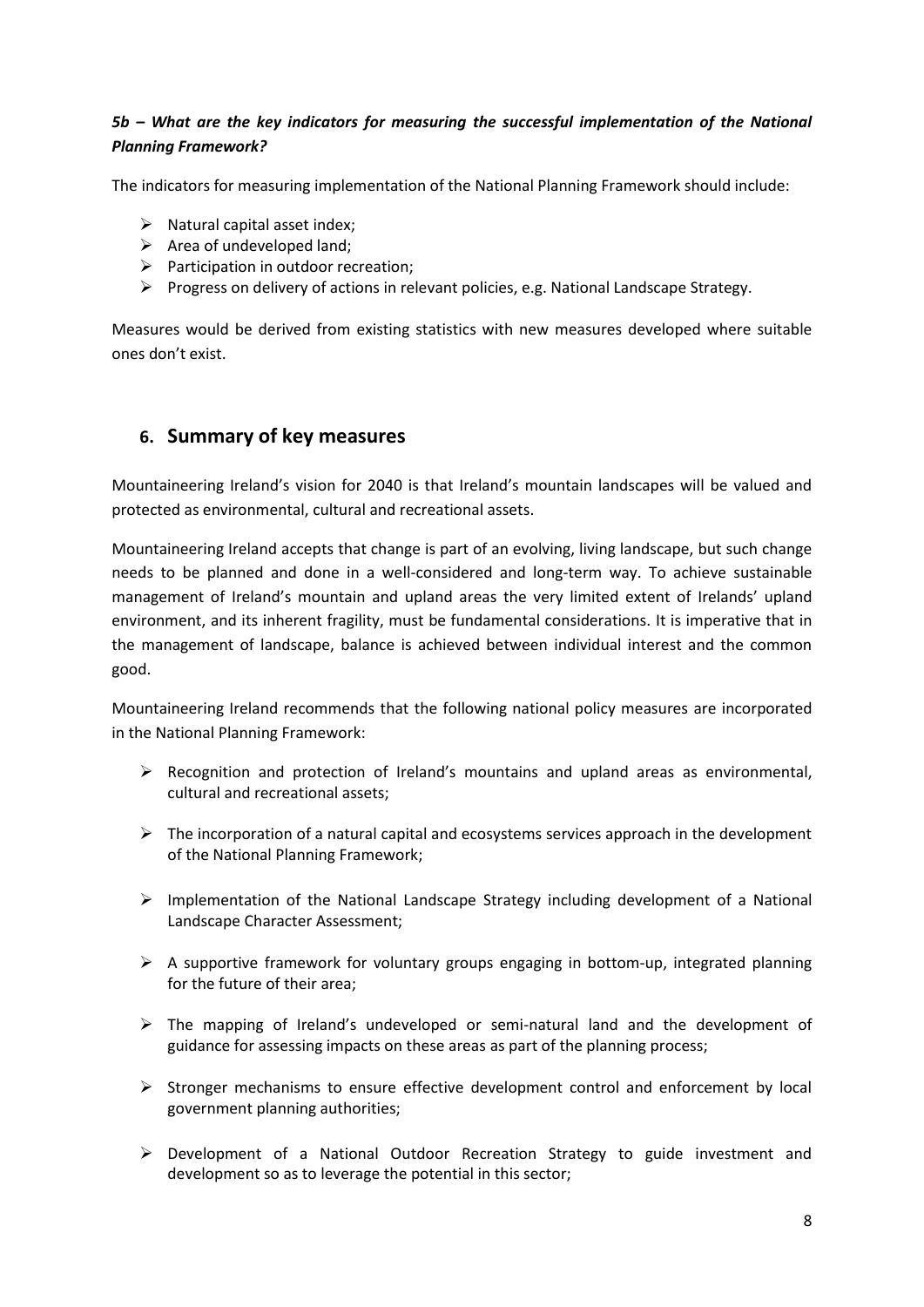$\triangleright$  Priority within the National Planning Framework on improving opportunities for physical activity.

# **7. Further information**

Mountaineering Ireland would be happy to elaborate on, or discuss, any of the ideas contained in this submission.

Please contact: Helen Lawless, Hillwalking, Access & Conservation Officer Mountaineering Ireland, Irish Sport HQ, National Sports Campus, Blanchardstown, Dublin 15. Telephone: 01 6251103 E-mail: [helen@mountaineering.ie](mailto:helen@mountaineering.ie) Website[: www.mountaineering.ie](http://www.mountaineering.ie/)

31<sup>st</sup> March 2017

# **8. References**

Bowler, D. E., Buyang-Ali, L. M., Knight, T. M. and Pullin, A. S. (2010) *A systematic review of evidence for the added benefits to health of exposure to natural environments*, published in BMC Public Health 10:456, available onlin[e http://bmcpublichealth.biomedcentral.com/articles/10.1186/1471-2458-10-](http://bmcpublichealth.biomedcentral.com/articles/10.1186/1471-2458-10-456) [456](http://bmcpublichealth.biomedcentral.com/articles/10.1186/1471-2458-10-456)

Comley, V. & Mackintosh, C. (2014) *RECONOMICS - The Economic Impact of Outdoor Recreation in the UK: The Evidence*, published by the Sport & Recreation Alliance, London, available online: <http://www.sportandrecreation.org.uk/policy/research/reconomics>

DAHG (2015) *National Landscape Strategy for Ireland – 2015-2025*, published by the Department of Arts, Heritage & the Gaeltacht [http://www.ahrrga.gov.ie/app/uploads/2015/07/N-Landscape-](http://www.ahrrga.gov.ie/app/uploads/2015/07/N-Landscape-Strategy-english-Web.pdf)[Strategy-english-Web.pdf](http://www.ahrrga.gov.ie/app/uploads/2015/07/N-Landscape-Strategy-english-Web.pdf)

DECLG (2012) *Reform of the water sector in Ireland - Position Paper,* published January 2012 by the department of Environment, Community & Local Government, available online: [http://www.housing.gov.ie/sites/default/files/migrated](http://www.housing.gov.ie/sites/default/files/migrated-files/en/Publications/Environment/Water/FileDownLoad%2C29192%2Cen.pdf)[files/en/Publications/Environment/Water/FileDownLoad%2C29192%2Cen.pdf](http://www.housing.gov.ie/sites/default/files/migrated-files/en/Publications/Environment/Water/FileDownLoad%2C29192%2Cen.pdf)

Egan, P. (2014) Figures based on GIS analysis for the island of Ireland (unpublished)